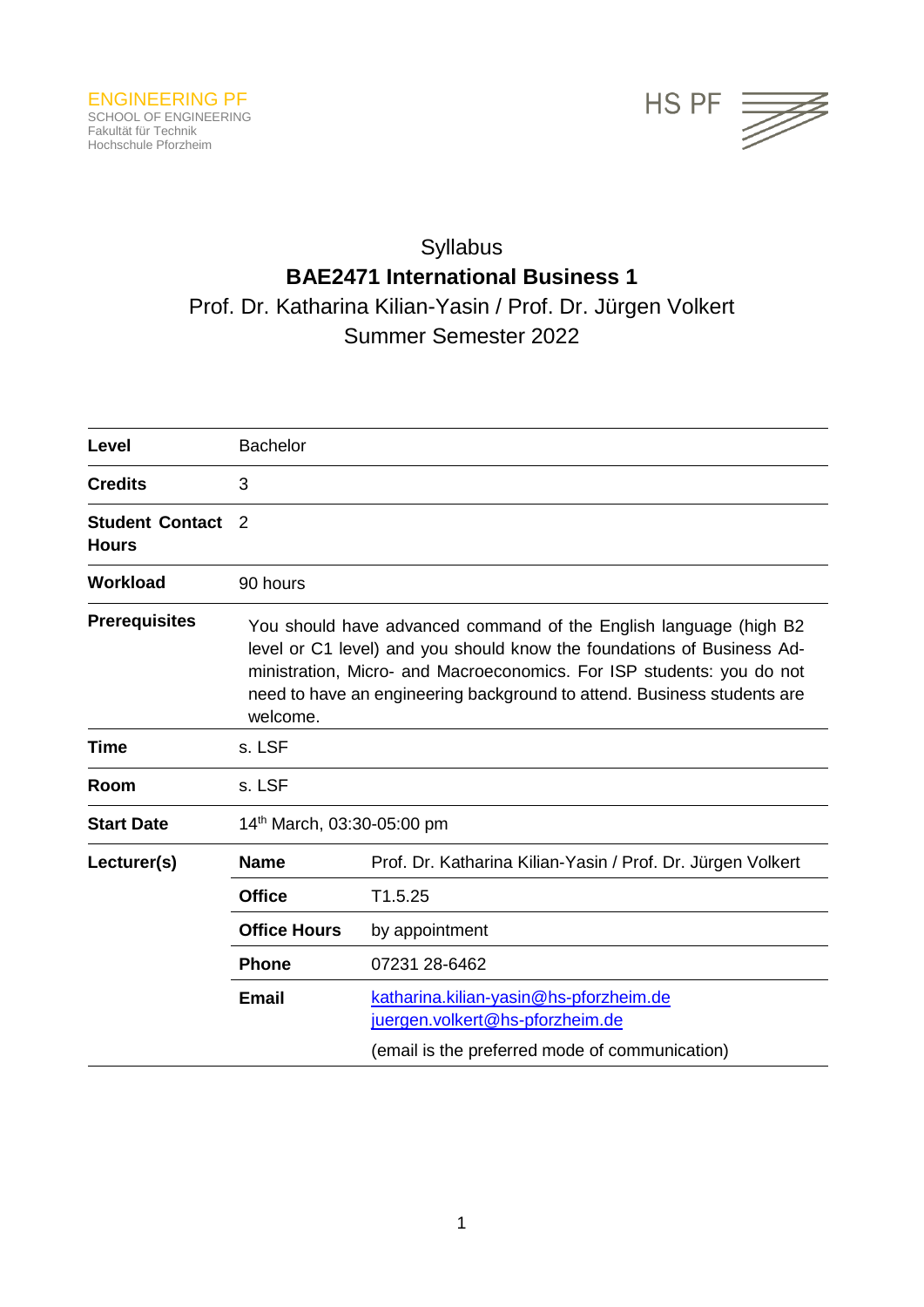# **Summary**

This course provides an extensive introduction to International Business and International Management with a focus on industrial / engineering companies.

# **Outline of the Course**

- History, theories and concepts of International Business (IB)
- Globalization
- Gains from trade, winners and losers an economic perspective
- Stakeholder Approach in International Business;
- Role of political and trade agreements, and supranational organizations for IB
- Analysing and entering foreign markets
- Foreign Direct Investment
- Management of going and being international
- Managing people in International Business
- Ethical issues, responsible decision making and sustainability in International Business.
- Foundations and determinants of exchange rates
- Impacts of monetary policy with flexible exchange rates on economies and business
- Impacts of fixed exchange rates on economy and business
- Currency areas their prerequisites, challenges and impacts: the case of the €-area

# **Course Intended Learning Outcomes and their Contribution to Program Intended Learning Outcomes / Program Goals**

| <b>Program Intended Learning Outcomes</b> |                                                                                                                                                              | <b>Course Intended Learning Outcomes</b>                                                                                                                                                                                                                                                                                                                                                                                |
|-------------------------------------------|--------------------------------------------------------------------------------------------------------------------------------------------------------------|-------------------------------------------------------------------------------------------------------------------------------------------------------------------------------------------------------------------------------------------------------------------------------------------------------------------------------------------------------------------------------------------------------------------------|
|                                           | After completion of the program the students<br>will be able                                                                                                 | After completion of the course the students will be able                                                                                                                                                                                                                                                                                                                                                                |
|                                           | <b>Expert Knowledge</b>                                                                                                                                      |                                                                                                                                                                                                                                                                                                                                                                                                                         |
| 1.3                                       | to demonstrate their distinguished and<br>sound competencies in General Business<br>Administration.                                                          | to use theoretical knowledge about strategic decision making in in-<br>ternational business (IB) and International Economics (IE); they are<br>able to apply theories and instruments of IB and IE to specific cases in<br>international industry. Students know how companies internationalize                                                                                                                         |
| 1.4                                       | to demonstrate their distinguished and<br>sound competencies in Economics.                                                                                   | to use their knowledge about theories of international business (IB)<br>and international trade. Students know the economic boundary condi-<br>tions to internationalization.<br>to know the basics of countries' gains from trade and of individual<br>winners and losers of trade<br>to understand the impacts of relevant currency regimes (fixed and<br>flexible exchange rates, €-area) on economies and business. |
| $\mathbf{2}$                              | <b>Digital Skills</b>                                                                                                                                        |                                                                                                                                                                                                                                                                                                                                                                                                                         |
| 2.1                                       | to know and understand relevant IT soft-<br>ware tools used in business and their fea-<br>tures and have a solid understanding of dig-<br>ital technologies. | to understand the integrated and interdisciplinary nature of interna-<br>tional management in engineering and to use comprehensive method-<br>ological competencies to manage production, processes and people in<br>an international business environment                                                                                                                                                              |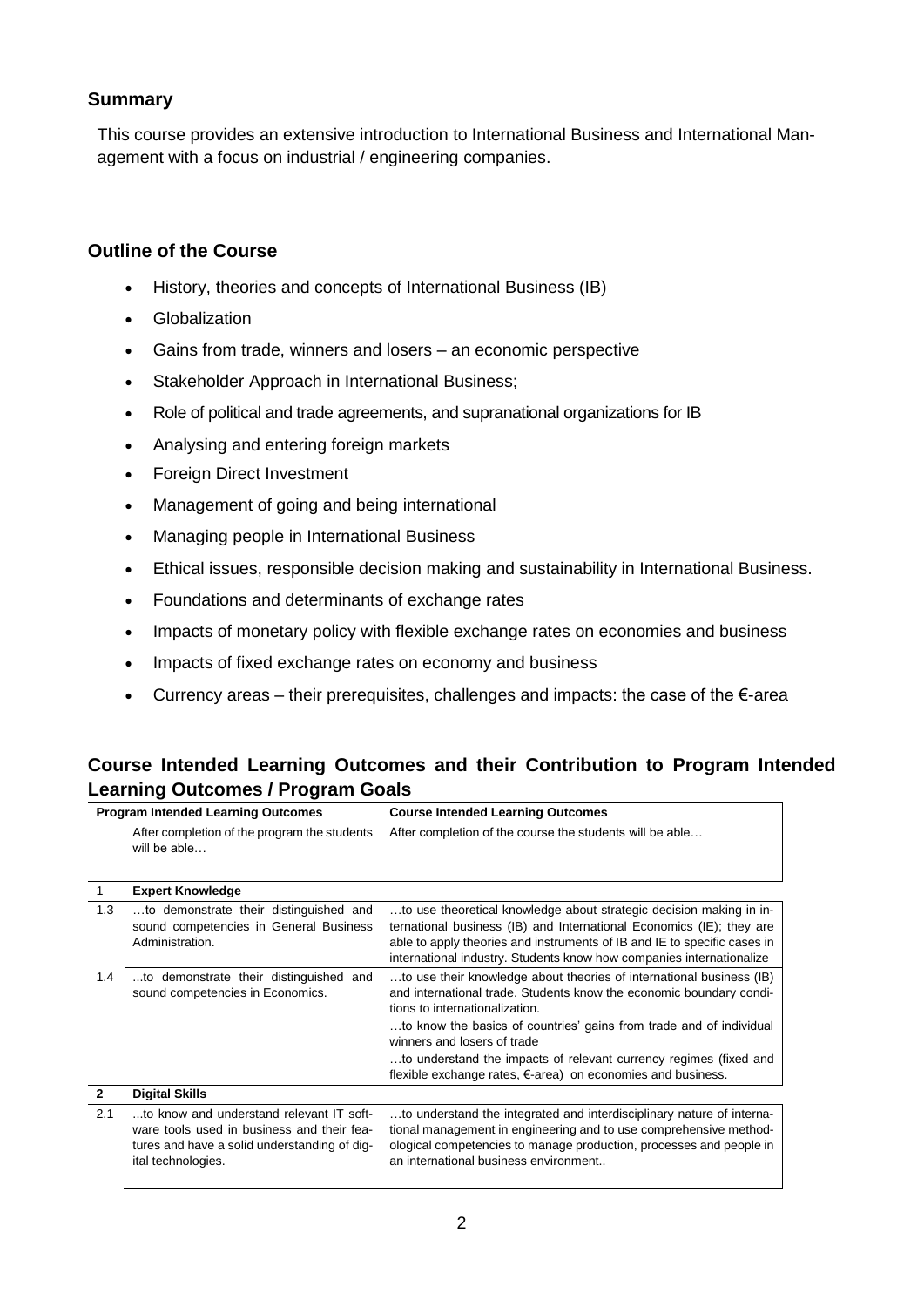| 3   | <b>Critical Thinking and Analytical Competence</b>                                                                                                                                           |                                                                                                                                                                                                                                                                                                                                            |  |  |  |
|-----|----------------------------------------------------------------------------------------------------------------------------------------------------------------------------------------------|--------------------------------------------------------------------------------------------------------------------------------------------------------------------------------------------------------------------------------------------------------------------------------------------------------------------------------------------|--|--|--|
| 3.1 | to implement adequate methods in a com-<br>petent manner and to apply them to complex<br>problems.                                                                                           | to critically analyze problems and challenges of international man-<br>agement in engineering. They are able to apply their analytical and crit-<br>ical thinking skills to work out viable solutions for complex problems in<br>international management and engineering.<br>to critically analyze effects of global economic integration |  |  |  |
| 3.2 | to critically reflect and interpret findings<br>and to develop comprehensive solutions for<br>complex problems.                                                                              | to analyze and solve problems in international engineering and busi-<br>ness. Students are able to apply their knowledge and skills to suggest<br>well founded decisions in an international engineering and business<br>environment.<br>to reflect the consequences of globalization on economies and busi-<br>ness                       |  |  |  |
| 4   | <b>Ethical Awareness</b>                                                                                                                                                                     |                                                                                                                                                                                                                                                                                                                                            |  |  |  |
|     | to develop sound strategies in the areas of<br>ethics, sustainable development and social<br>responsibility and are able to apply them to<br>typical economic decision-making prob-<br>lems. | understand ethical implications and challenges in the context of in-<br>ternational business and economics. Students know how to make eth-<br>ical decisions in an IB environment.                                                                                                                                                         |  |  |  |
| 5   | <b>Communication and Collaboration Skills</b>                                                                                                                                                |                                                                                                                                                                                                                                                                                                                                            |  |  |  |
| 5.1 | to express complex issues effectively in<br>writing.                                                                                                                                         | to present solutions of problems related to international business<br>and economics in writing.                                                                                                                                                                                                                                            |  |  |  |
| 6   | Internationalization                                                                                                                                                                         |                                                                                                                                                                                                                                                                                                                                            |  |  |  |
| 6.1 | to understand and explain business chal-<br>lenges in an international context.                                                                                                              | critically analyze problems and challenges of international manage-<br>ment and economics in engineering. They are able to apply their ana-<br>lytical and critical thinking skills to work out viable solutions for complex<br>problems in international management and engineering.                                                      |  |  |  |

# **Teaching and Learning Approach**

Learning will be achieved through interactive lectures, discussions reading, analyzing, presenting and writing up academic research results, group tasks, classroom discussions and exercises.

# **Literature and Course Materials**

Background Readings:

- Appleyard, Dennis; Field, Alfred (2016): International Economics,  $9<sup>th</sup>$  edition; Irwin/Mcgraw Hill
- Cairns, George and Sliwa, Martyna. (2008). A very short, fairly interesting and reasonably cheap book about International Business. Thousand Oaks / London: Sage.
- Carroll, Archie and Buchholtz, Ann. (2009). Business & Society. 7th International Student Edition. Mason: Thompson South-Western.
- Crane, Andrew and Matten, Dirk. (2016). Business ethics: managing corporate citizenship and sustainability in the age of globalization. Oxford: Oxford University Press.
- Feenstra, Robert C.; Taylor, Alan M. (2017): International Economics, 4<sup>th</sup> edition, Worth **Publishers**
- Hill, Charles & Hult, Thomas (13th ed. 2020). International Business: Competing In The Global Marketplace, McGraw Hill-Education: New York
- Krugman, Paul R.; Obstfeld, Maurice; Melitz, Marc J. (2017): International Economics. Theory and Policy, 10<sup>th</sup> edition, Pearson

Extracts from some of these books will be available via the Moodle eLearning course.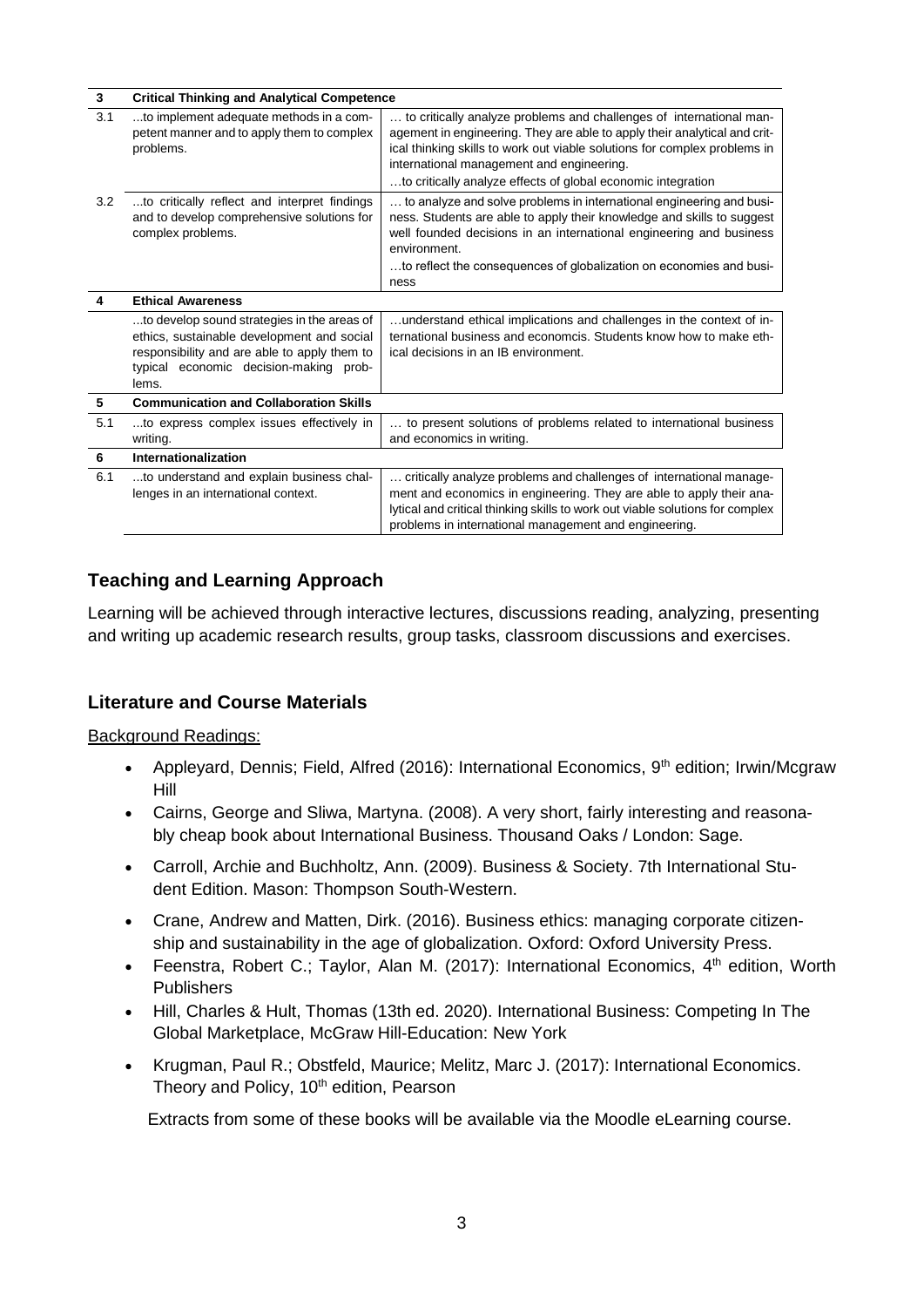#### Background Readings:

Class handouts / PowerPoint slides (available via e-learning, will be uploaded gradually during the semester). Make sure to check the Moodle eLearning course regularly for updates.

## **Assessment**

## **Final Written Exam:**

Final Exam: 60 minutes. 2 short interim online multiple choice tests in the first half of the lecture.

Please note: The exam has two combined parts – part 1 (combined with the online tests) refers to Prof. Kilian-Yasin`s part of the lecture, part 2 refers to Prof. Volkert`s part of the lecture. In each part, students need to achieve above 50% of points in order to pass the exam; that means: if you fail in one of the two parts, you fail the whole exam.

#### **Some suggestions for preparing for the exam:**

Preparation needed: Attendance of lecture, text reading, slides revision; participation in class discussions.

# **Personal recommendations:**

- Stay in contact;
- Work continuously (teamwork helps);
- Make sure you understand the readings ask questions during the lecture for deeper understanding, participate in classroom discussions.

#### **Grading:**

Students are graded based on the results of a final exam (100%). Students will be graded on a scale of  $1 =$  excellent,  $2 =$  very good,  $3 =$  satisfactory,  $4 =$  pass and  $5 =$  fail.

#### **Please note: Achievement below 50% of full points means failing the course.**

#### **Schedule**

Schedule will be uploaded in the Moodle course.

# **Academic Integrity and Student Responsibility**

Please do not hesitate in case you have any questions regarding the course. You are also welcome to make suggestions on the course.

# **Code of Conduct for Students**

Please do not hesitate to contact the lecturer in case you have any questions regarding the course. You are welcome to make suggestions on the course. Please note, it is obligatory to register for the Moodle course on the eLearning platform. The password will be announced in the first lecture.

[Link to the Code of Conduct for online Teaching](https://e-campus.hs-pforzheim.de/business_pf/digital_learning_tools_links)